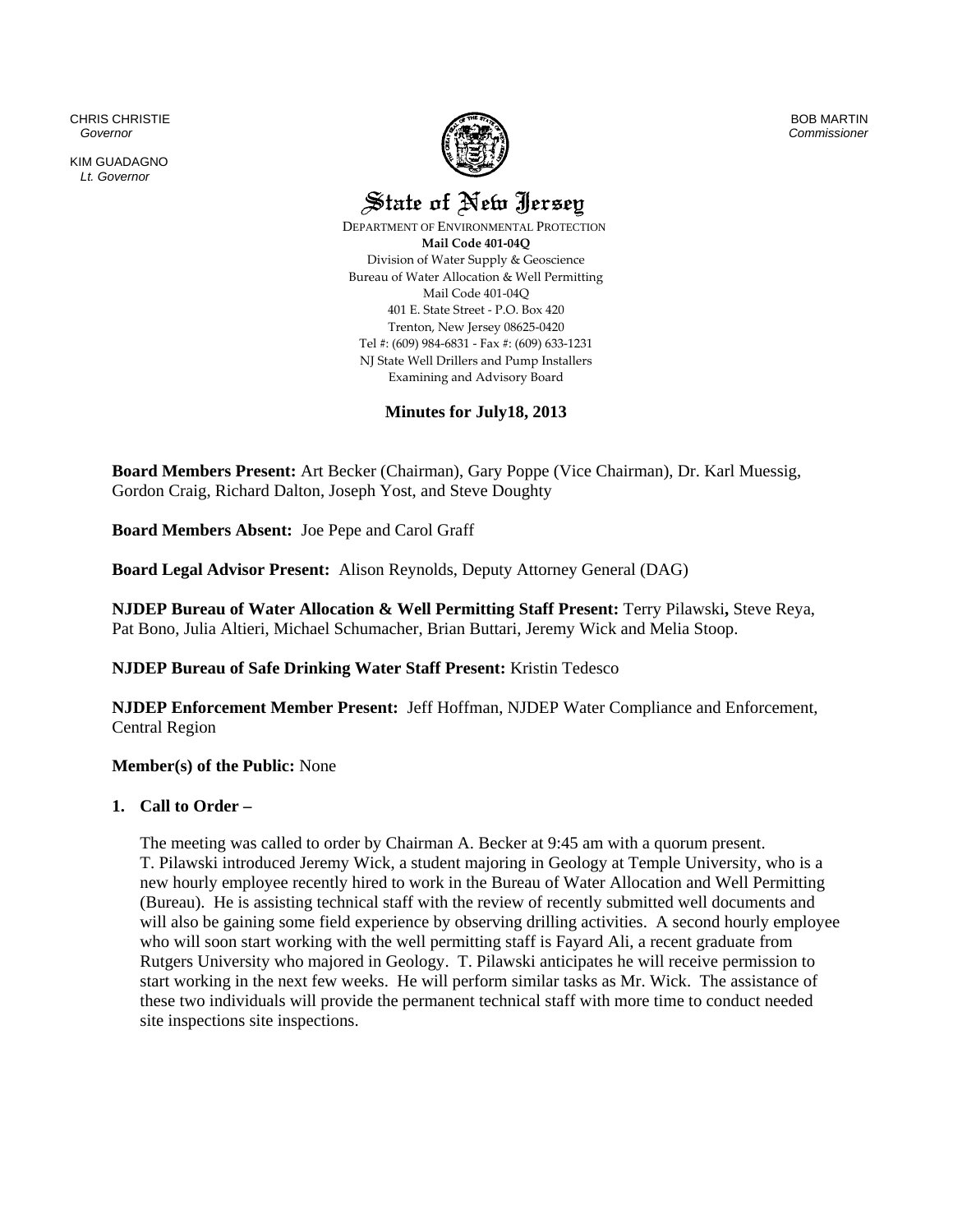## **2. Review of the Minutes from the May 23rd, 2013 Meeting-**

A motion to approve the May  $23<sup>rd</sup>$ , 2013 open session Board meeting minutes without change was made by G. Craig seconded by R. Dalton and approved unanimously.

## **3. Review of the Minutes from the Executive Session for May 23rd, 2013-**

A motion to approve the May 23<sup>rd</sup> Executive (Closed) Session meeting minutes without change was made by J. Yost seconded by G. Craig and approved unanimously.

### **4. Well Driller Exam Schedule for 2013-**

S. Reya again reminded Board members of the two remaining 2013 exams in the event that members have any employees or associates who wish to sit for an exam. Well driller and pump installer exams for all licenses classes will be held on the following dates:

# **October 2 (September 1 application deadline) December 11 (November 15 application deadline)**

## **5. Review and Certification of Exam Scores for the June 12th, 2013 Master, Journeyman, Monitoring, Soil Borer and Pump Installers Exams –**

**Master** – A motion to approve all listed applicants for the exam was made by G. Poppe, seconded by G. Craig and approved unanimously.

**Journeyman -** A motion to approve all listed applicants for the exam was made by G. Craig, seconded by S. Doughty and approved unanimously.

**Journeyman B** – S. Reya noted that for the first time in years there were no Journeyman Class B applicants for an exam session.

**Monitoring** – A motion to approve all listed applicants for the exam was made by G. Poppe, seconded by G. Craig and approved unanimously.

**Soil Borer** – A motion to approve all listed exam applicants was made by R. Dalton, seconded by G. Craig and approved unanimously.

**Pump Installer** – A motion to approve all listed exam applicants was made by S. Doughty, seconded by J. Yost and approved unanimously.

### **6. Review of Pump Installer Surveys—**

The June exam cycle marked the first time that the names of the individuals completing the Pump Installer Exam Survey were provided since the Bureau began including the survey in exam envelopes. This allowed the Board members to correlate the experience, training and feedback provided by each applicant with their exam score. S. Reya noted that three of the five applicants who sat for the exam returned a completed survey. Of particular interest on one of the surveys reviewed by Board members was a written paragraph stating that much of the information contained in the study material pertained to well construction, well drilling methods and regulations and was therefore not specifically geared toward Pump Installer applicants. S. Reya mentioned how the recently developed Pump Installer Study Guide that focuses specifically on those portions of the regulations relevant to Pump Installers was not posted to the Bureau's website until recently (which was after he checked the website upon reading the applicant's comments). Regrettably, the applicant would not have seen this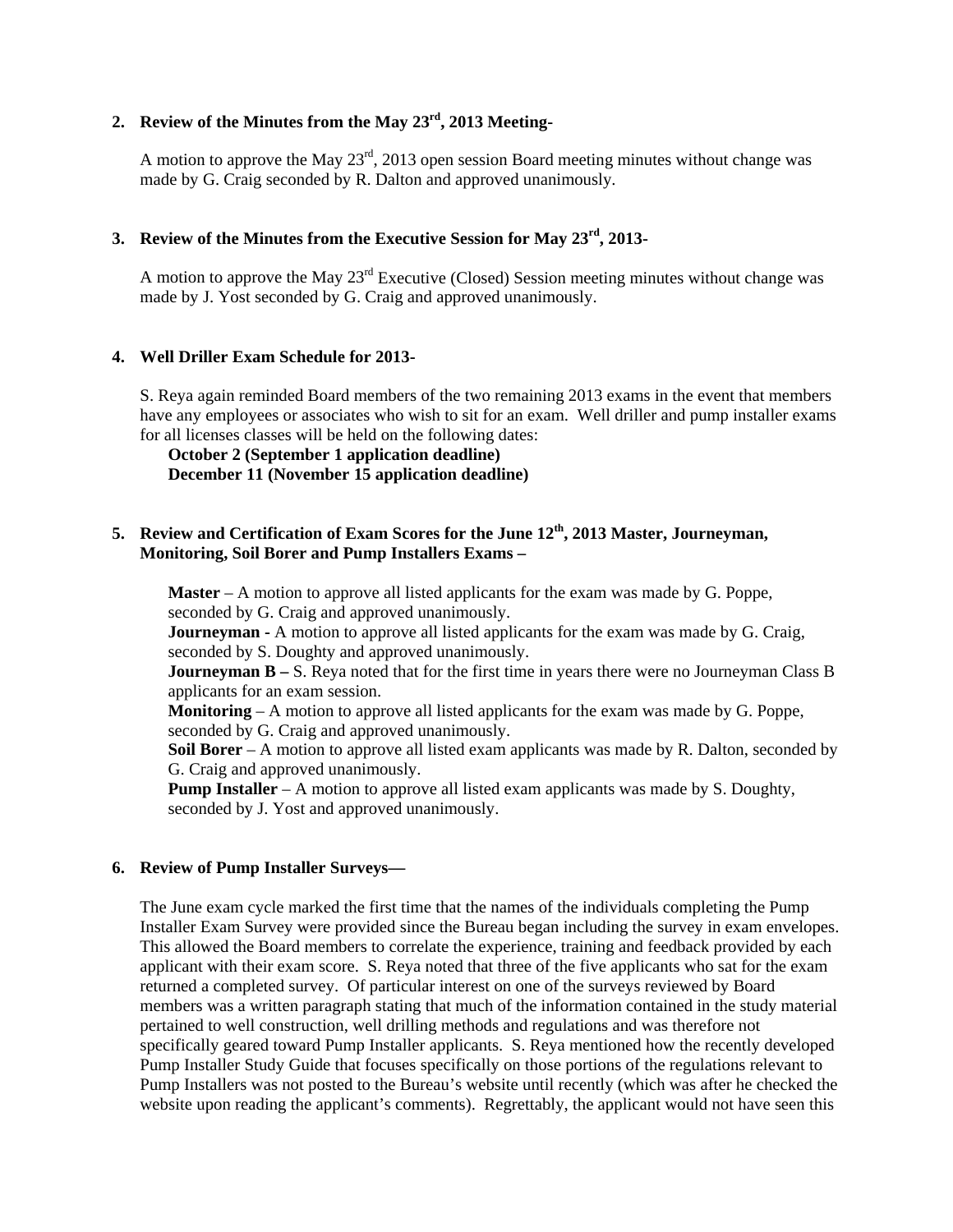material unless he obtained the study guide from the Bureau via regular postal mail. A. Becker felt that since the applicant took such effort to write his complaint, the DEP should send a reply to let him know that the info is now available directly online and to thank him for his feedback. .

#### **7. Proctoring of Exams—**

Now that the Well Permitting program staff proctor the exams directly, they are getting better acquainted with the process. P. Bono described how she noticed how nervous some of the test takers become when they enter the testing center and observed that some of them arrived visibly rattled if they were late due to heavy traffic. She attempts relieve concerns on the part of the test takers by announcing that the Bureau Staff will stay all day at the test center so there is plenty of time to finish any exam, regardless of the license category for which the applicant is sitting.

### **8. NJDEP Enforcement Activities Update-Julia Altieri Updates-**

#### **Recent Field Activities-**

J. Alteri reported that Bureau staff has inspected over ten well drilling sites within the past six weeks. The monthly average in the past has been about two sites per month. Staff reported that for each of the sites visited, properly licensed drillers were present and copies of the requisite well permits were on hand for inspection. In addition, grouting materials and equipment were on site. All present agreed that this was encouraging news. Several of these inspections were prompted by the Bureau's new policy of adding a condition to permits which requires the drilling company to provide advance notice of when the work will be done, so that Bureau staff have the opportunity to plan a site inspection. To date, these conditions have been randomly assigned to seven permits, said J. Altieri, other spot checks are the result of staff observing drill rigs/drillers while on route to some of these sites. The Bureau intends to continue to conduct more spot checks in the future.

M. Schumacher indicated that the Bureau is now catching up on both well records and well decommissioning reports; this is partly attributable to the assistance of the new hourly employees trained to review these documents. As previously noted, this is also furthering the Bureau's field initiative by opening time for the technical staff. J. Hoffman suggested that if the Well Permitting staff could provide training on how to conduct and document a spot check, Enforcement staff would be able to respond quicker when a complaint or problem is called into the Department. He also believes that in the course of traveling to other sites, Enforcement staff could keep an eye out for operating drill rigs and conduct spontaneous inspections for basic compliance. The same could be provided to local health department staff to provide even more surveillance in the field. Chairman Becker volunteered the idea that various drilling industry representatives would be willing to assist with this effort to train folks.

#### **Status of Ongoing Enforcement Cases-**

J. Altieri noted that two longstanding enforcement cases are continuing to progress.

1) The E.A. DeSantis case in which the Bureau required the decommissioning of three wells has progressed to the point where two wells have been decommissioned and two replacement wells have been drilled. The third and final well that must be decommissioned is located at a summer produce farm stand. Therefore, the Bureau has been working with the drilling contractor and property owner to allow use of the existing well throughout the summer, while making it clear that the well must be decommissioned and replaced in the fall.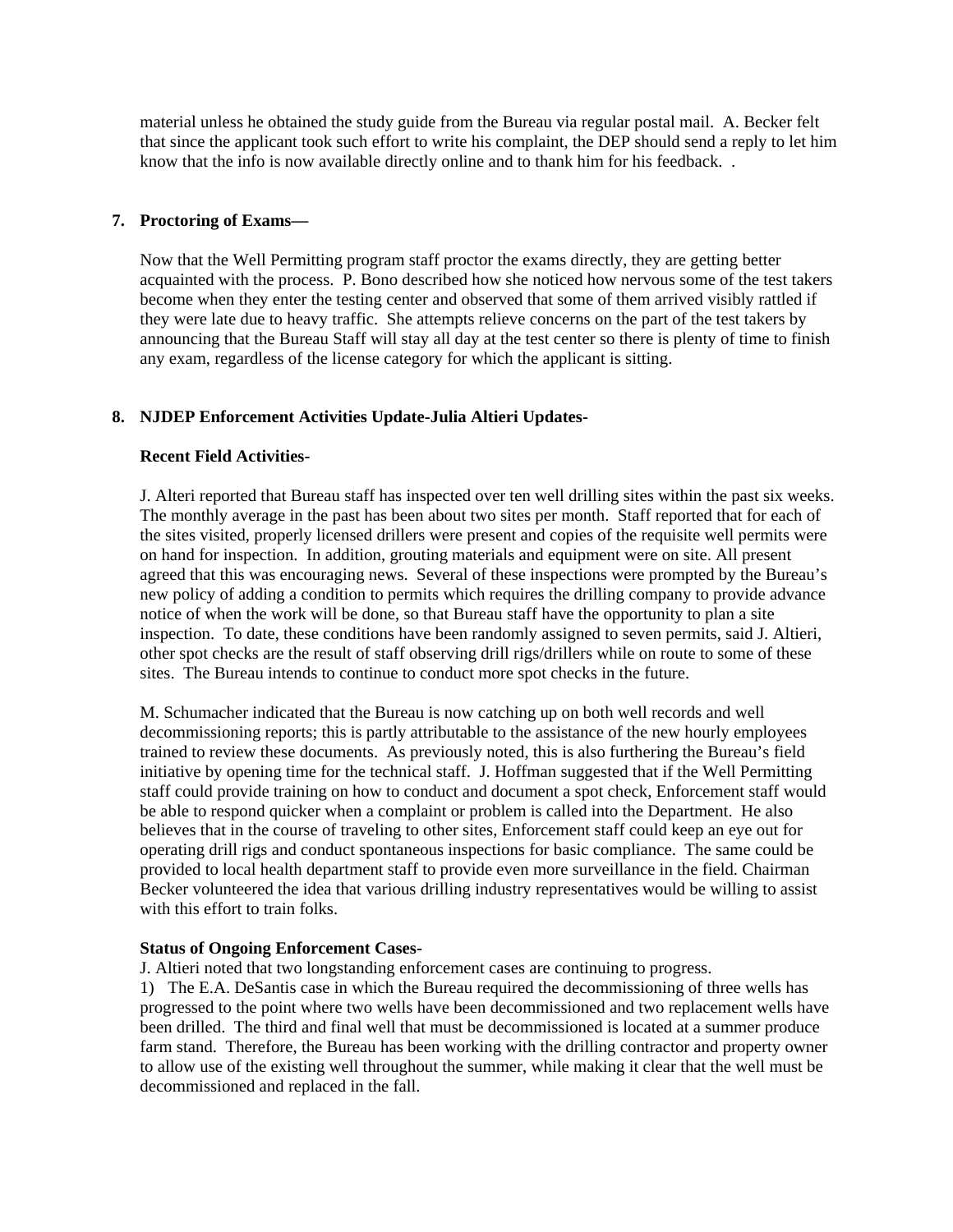2) The illegal direct expansion (DX) geothermal installation case is also moving along. Bureau staff and Department DAGs have been working to reach a settlement with the contractor that installed the system.

Further enforcement activity was summarized by T. Pilawki and J. Altieri as follows:

- The Bureau is working to resolve some wells that were drilled by the deceased driller, John Ricigliano. While the Bureau will not be pursuing any fines against Mr. Ricigliano's estate, there remains the issue of working with property owners to decommission any illegally drilled, nonconforming wells. T. Pilawski will be reaching out to K. Muessig to see if there is a possibility that the New Jersey Geological and Water Survey (NJGWS) staff can assist in this endeavor.
- Finally, the Bureau anticipates sending a letter to licensed Journeyman Driller, Brian Funkhouser, notifying him of the Bureau's intention to not allow him to renew his license at the June 30, 2014 deadline, as he has a number of outstanding violations. This letter will specify that Mr. Funkhouser is requested to attend an upcoming Board meeting to answer for his outstanding violations and give his account of what happened. He may also bring legal counsel should he choose.

### **9. Well Regulations (N.J.A.C. 7:9D): Status of Draft Regulations-**

T. Pilawski said that the Department continues to resolve comments from several state DAGs who have reviewed the draft regulations. These rules have been prioritized and fast-tracked within the Department, she stated. Multiple DAGs have commented on the draft so far and it is the task of Kristin Tedesco, the Division's rule manager, to address comments and concerns raised by all involved DAGs. Once these are resolved, DEP's internal legal review will commence (expected to begin in August). It is hoped that the rule proposal will be published in the New Jersey Register for public comment in October of 2013, which would mean a filing deadline in September.

K. Tedesco provided copies of the Board procedures, which are specified in the draft regulations. She discussed the fact that Board DAG, Jill Denyes, was involved in the drafting of this section. Upon review by other DAGs, however, some questions and concerns arose. Board members reviewed the section and accompanying comments and provided feedback to K. Tedesco so she can finalize the language in this section and relay the members' comments and opinions to legal counsel.

### **10. Review of proposed drilling activities in areas of Saltwater Intrusion-**

Recent activity concerning construction and decommissioning of wells in areas of known or suspected saltwater intrusion have focused the Bureau's resources on requiring certain well construction specifications and grout mixtures for these areas. Sites located in close proximity to the Atlantic Ocean, Delaware Bay and saltwater marshes are all areas where the Bureau considers requiring double cased well installations and/or saltwater resistant (cement based) grout materials. M. Schumacher discussed a meeting that was recently held between Bureau and NJGWS staff to develop tools to assist in flagging permits for sites located in areas that should receive further review by staff. Specifically, he indicated that he is in the process of modifying an existing saltwater wetlands layer and adding several other layers and buffers to develop a single layer. Board members commented that it would be helpful if drillers could view this layer through the GeoWeb or iMap programs so they can better determine if they are working in an area that is vulnerable to salt water intrusion prior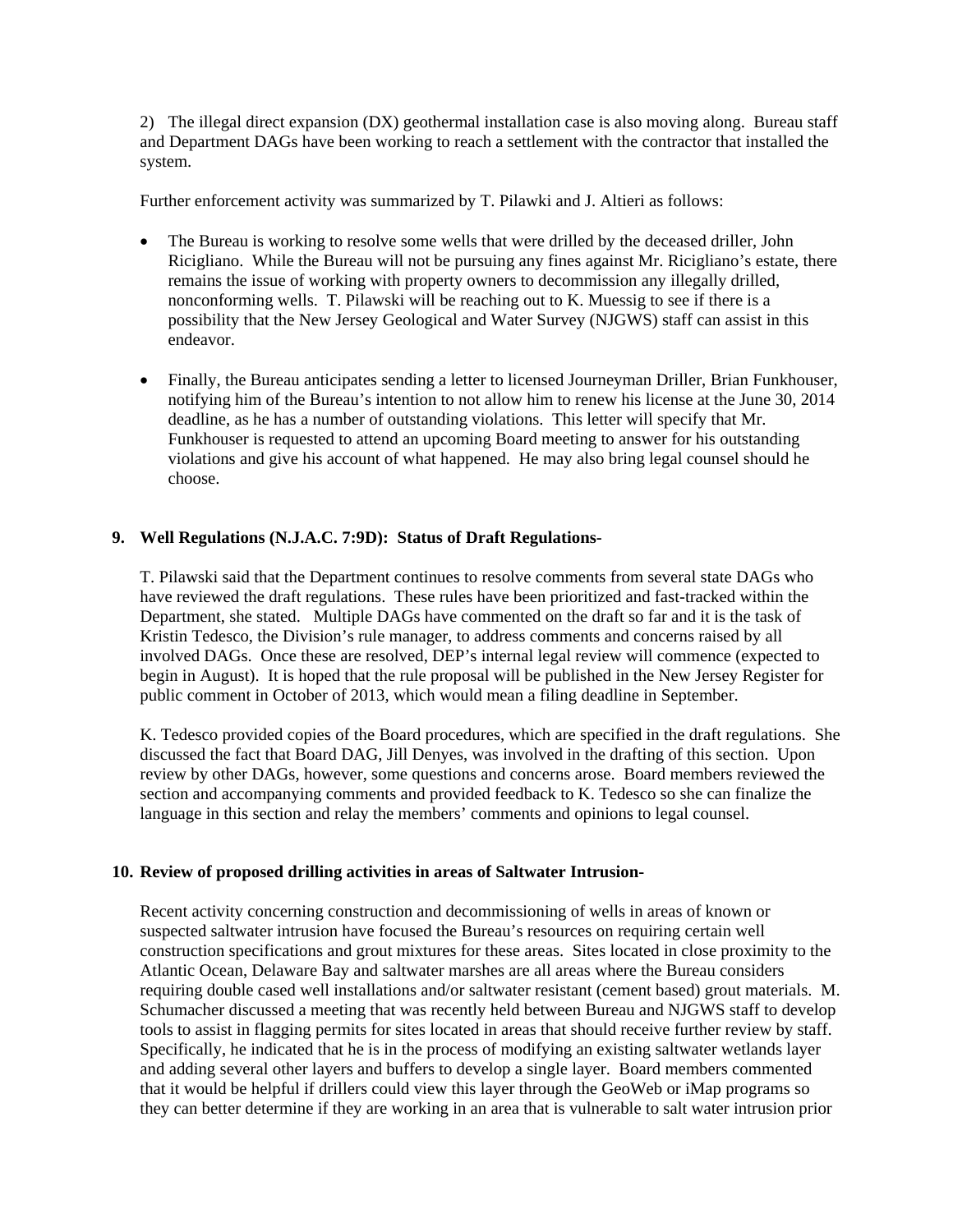to submitting a well permit application. M. Schumacher anticipates that the layer would be a publicly available layer that would be identical to the layer utilized by Bureau staff when reviewing permit applications to determine the appropriate well construction.

G. Poppe questioned whether M. Schumacher could provide a summary of the Bureau's concerns with saltwater environments and a short description of how the Bureau is handling permit applications for sites located in these environmentally sensitive areas. He wishes to add this summary to the New Jersey Ground Water Association's newsletter to inform their members. M. Schumacher will provide the requested summary to G. Poppe.

### **11. GEO Supergrout- Geothermal Grout; Request for NJ Approval-**

S. Reya discussed a July 12, 2013 email from David Bazzell, from SuperGrout Products, LLC describing GEO SuperGrout geothermal grouting product and requesting approval for use of this product in New Jersey. In addition to the product description of this cement-based geothermal grout, Mr. Bazzell provided supporting documentation, which consisted of the following: approvals for various states, Material Safety Data Sheet (MSDS), product literature, photographs, NSF/ANSI 60 Standard, NSF/ANSI 60 approval, Nebraska Grout Study article and permeability report. Board members discussed the fact that the permeability value on the lab summary sheet was below the maximum limit allowed the regulations, so the grout could be approved if all other applicable requirements were met. They requested, however, that the Bureau contact Mr. Bazzell and request the backup documentation that confirms the permeability value was obtained in accordance with ASTM D5084. Additionally, several members noted that the information provided did not contain enough hard evidence on shrinkage of the grout material (which is reported to be very little according to the supplied paperwork). Resistance to cracking as a result of thermal cycling was also noted as an item that was overlooked in the submission. Finally, no mention of the bond strength created between the cement based grout and polyethylene closed loop geothermal piping was made. Members stressed that if and when these items are addressed the manufacturer will be required to perform a field demonstration to illustrate that the product can be mixed and emplaced within a well borehole, while maintaining suspension of the solids within the grout slurry. S. Reya will draft a response letter to Mr. Bazzell requesting clarification and additional information for the items raised by Board members.

### **12. Proposed National Ground Water Association (NGWA) Testing- Progress of Updating Existing Exams-**

S. Reya noted that Kathy Butcher from NGWA recently provided him with some helpful comments regarding the list of questions that will be used to make up the various NJ Regulatory exam modules. Once he and the volunteer Board members have completed revising the exam revisions to the Master and Dewatering Modules, he can complete the spreadsheet of all available questions and make sure that all questions and answer choices meet the requirements and guidelines of NGWA and the associations, testing vendor. Board members will postpone the review of the Master exam module until the September  $12<sup>th</sup>$  meeting, as not all members had time to draft possible exam questions. S. Reya will email out a list of questions he has received from Board volunteers thus far and the remaining volunteers will provide suggested questions to S. Reya for inclusion in the list. The compiled list will then be reviewed after the regular Board meeting on September 12.